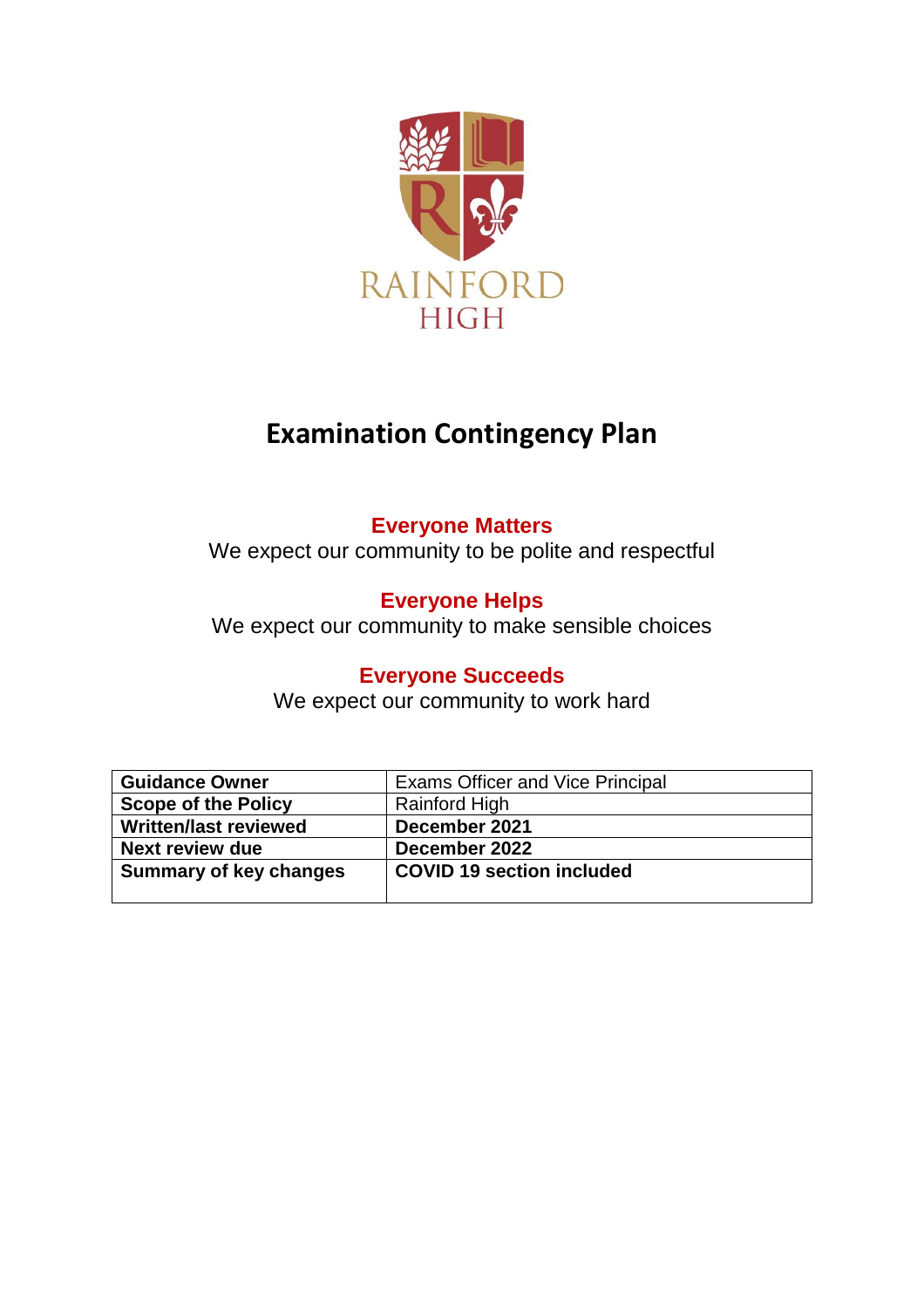# **Aims of the contingency plan**

- The Examination Contingency Plan is designed to ensure a consistent and effective response in the event of major disruption to the exam system at Rainford High affecting candidates across several awarding organisations.
- All awarding organisations are required to have their own well-established contingency plans in place to respond to such disruptions. This Examinations Contingency Plan takes into account these processes and procedures and is designed to complement them, not replace them. This also applies to all other qualifications at Rainford High School. This plan may also be used in conjunction with the Critical Incident Policy.
- The plan will be implemented in the event of major disruption to the system, such as widespread illness, travel disruption, bad weather or power failures. Any actions taken will be subject to the advice of the official agencies dealing with the specific circumstances being faced, for example the police, Environment Agency or Health Protection Agency.
- Implementing the plan will safeguard the interests of candidates while maintaining the integrity of the examination system and safeguarding qualification standards.
- The contingencies covered have been implemented on several occasions in response to localised issues in other centres. They would be applied on a larger scale in response to any widespread disruption at a national level.

The priority when implementing contingencies will be to maintain three principles:

- Delivering assessments to published timetables
- Delivering results to published timetables
- Complying with regulatory requirements in relation to assessment, marking and
- standards.

If the usual contingencies are no longer sufficient to maintain these outcomes, the Senior Leadership Team will agree the additional actions required.

#### **Comminications**

In the event of local disruption communication to teachers and students will take place through the Exams Officer following agreement with the Principal.

In the event of major disruption, details of specific contingencies agreed across organisations involved in the examinations process will be confirmed on the Ofqual website and proactively communicated to relevant stakeholders.

This includes communication between the organisations involved in the response and communications to stakeholders such as centres, candidates, parents or carers and the public.

The organisations involved in this Joint Contingency Plan are committed to:

- Sharing timely and accurate information as required to meet the aims of the plan
- Communicating with stakeholders so they are aware of disruption to the exams, the
- contingency measures being implemented and any actions required of them as a
- result
- Ensuring any messages to the public are clear and accurate.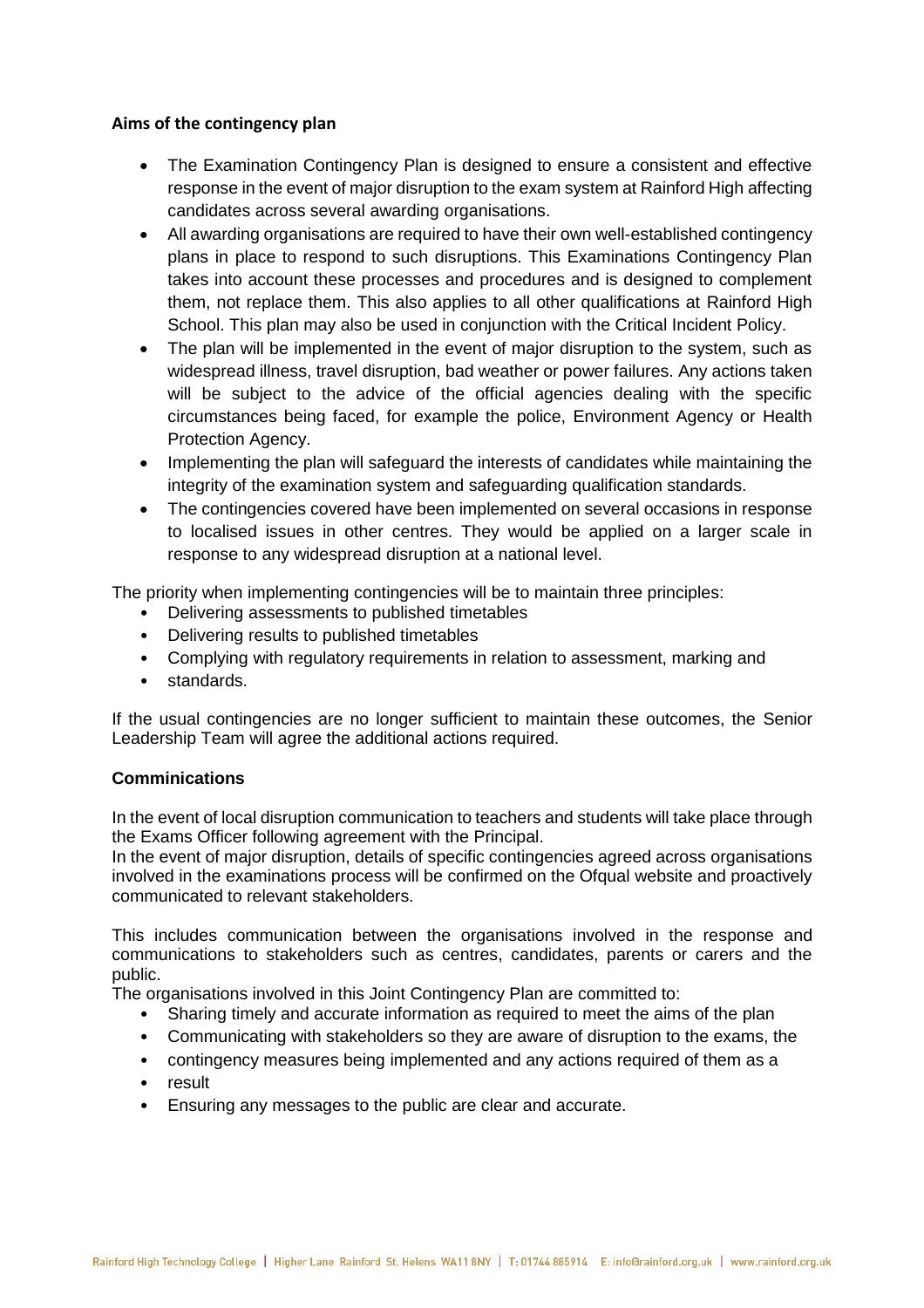## **Disruption of the teaching time-School closed for an extended period**

If Rainford High is closed or candidates are unable to attend for an extended period during normal teaching or study supported time, interrupting the provision of normal teaching and learning. It is the responsibility of the school to prepare students, as usual, for examinations. The school should plan to facilitate teaching and learning by an alternative method or alternative location.

Guidance on emergency planning, with advice on severe weather, is available on the Department for Education website:

http://www.education.gov.uk/schools/adminandfinance/emergencyplanning/a0069425/a dvice-on-severe-weather

#### **Disruption to the distribution of examination papers**

If the distribution of examination papers to centres in advance of Examinations is disrupted:

- The awarding organisations to source alternative couriers for delivery of hard copies
- The awarding organisations would provide the school with electronic access to

examination papers via a secure external network. Awarding organisations would fax Examination papers to centres if electronic transfer is not possible. The examinations officer must ensure that all copies are received, made and stored under secure conditions.

#### **Candidates unable to take examinations because of crisis-Centres remain open**

If candidates are unable to attend examination to take examinations as normal. This contingency applies if Rainford High becomes closed due to extreme issues on the school site e.g. fire:

- The school can liaise with candidates to identify whether the examination can be sat at an alternative venue in agreement with the relevant awarding organisations. JCQ guidance on alternative site arrangements can be accessed through the JCQ website. Possibilities include the Civic Hall, Local Parish Halls or a Marquee.
- The school can offer candidates an opportunity to sit any examinations missed at the next available series.

The school can apply to awarding organisations for special consideration for candidates where they have met the minimum requirements. Candidates are only eligible for special consideration if they have been fully prepared and have covered the whole course but are affected by adverse circumstances beyond their control. JCQ guidance on special consideration can be accessed through the JCQ website:

[www.jcq.org.uk/exams-office/access-arrangements-andspecialconsideration/regulations](http://www.jcq.org.uk/exams-office/access-arrangements-andspecialconsideration/regulations-and-guidance)[and-guidance](http://www.jcq.org.uk/exams-office/access-arrangements-andspecialconsideration/regulations-and-guidance)

#### **Centres are unable to open as normal during the examination period**

If Rainford High is unable to open as normal for scheduled examinations it must inform each awarding organisation with which examinations are due to be taken as soon as is possible. The responsibility for deciding whether it is safe for the school to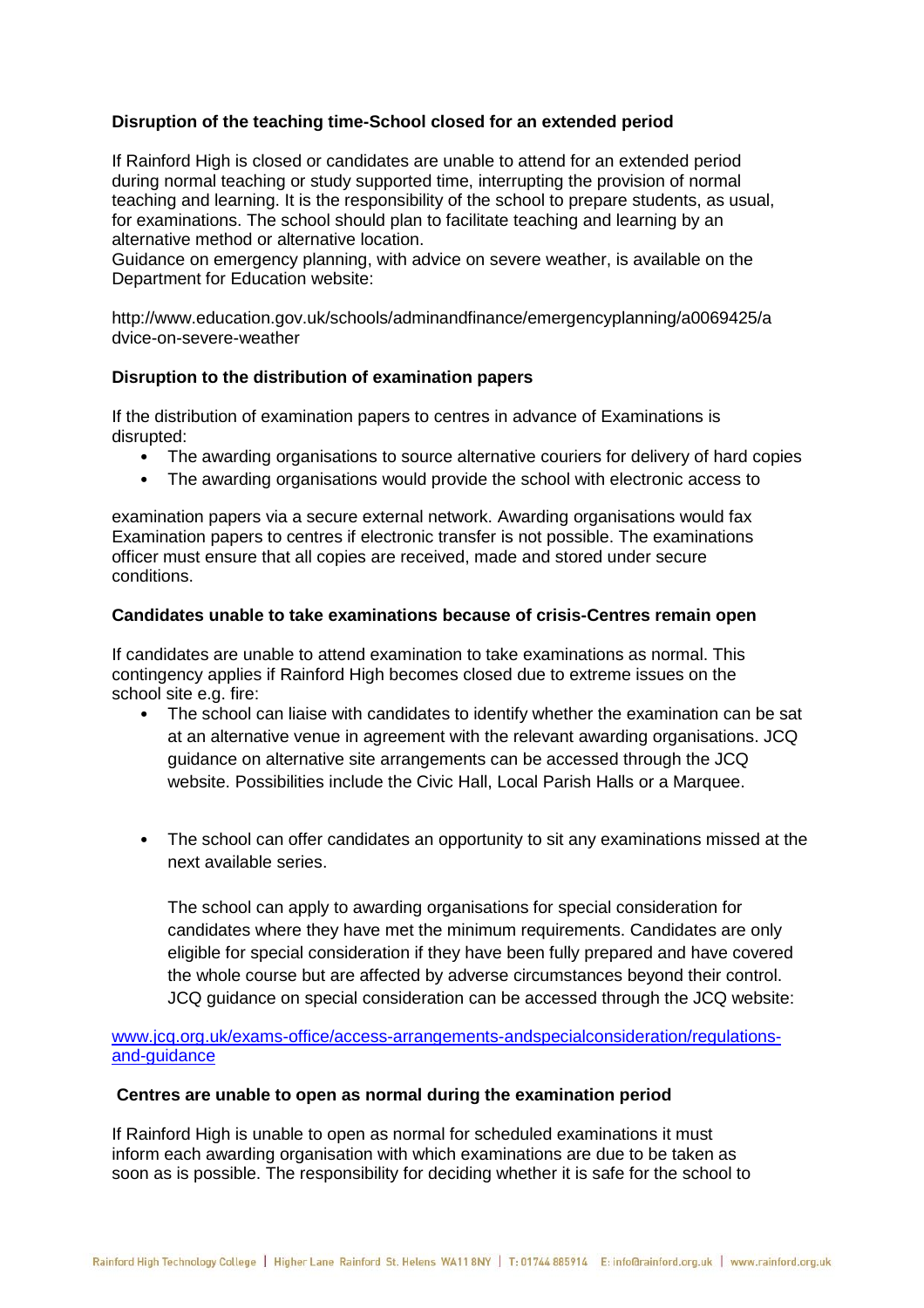open lies with the Head of centre. The Principal is responsible for taking advice, or following instructions from relevant local or national agencies in deciding whether they are able to open:

- The school should open for examinations and examination candidates only if it is possible.
- The school should use alternative venues in agreement with relevant awarding organisations (e.g. share facilities with other centres or use other public building, if possible). Possibilities include the Civic Hall, Local Parish Halls or a Marquee.
- The school may offer candidates an opportunity to sit any examinations missed at the next available series
- The school can apply to awarding organisations for special consideration for candidates where they have met the minimum requirements (see item 3).

# **Disruption to the transportation of the completed examination scripts**

If there is a delay in normal collection arrangements for completed examination scripts:

- The school will seek advice from awarding organisations and normal collection agency regarding collection. The school must not make arrangements for transportation without approval from awarding organisations.
- The school must ensure secure storage of completed examination scripts until collection.

# **Assessment evidence is not available to be marked**

If due to large scale damage to, or destruction of, completed examination scripts/assessment evidence before it can be marked:

- The awarding organisations should generate candidate marks for affected assessments based on other appropriate evidence of candidate achievement as defined by the awarding organisations in consultation with the regulators.
- The candidates should retake affected assessment at subsequent assessment window.

# **Disruption to the scanning process-Where completed examination scripts are being scanned in preparation for onscreen marking**

If the examination boards scanning process is disrupted, resulting in a risk to the delivery of results by scheduled dates:

- The awarding organisations should implement their existing contingency plans for disruption to onscreen marking process
- The awarding organisations should revert to traditional form of marking
- The awarding organisations should recruit, train or re-standardise qualified new markers.

#### **Markers unable to mark examination scripts according to marking schedules**

If the examination board markers are unable to mark examination scripts resulting in a risk to the delivery of results by scheduled dates:

• The awarding organisations should re-allocate scripts to available markers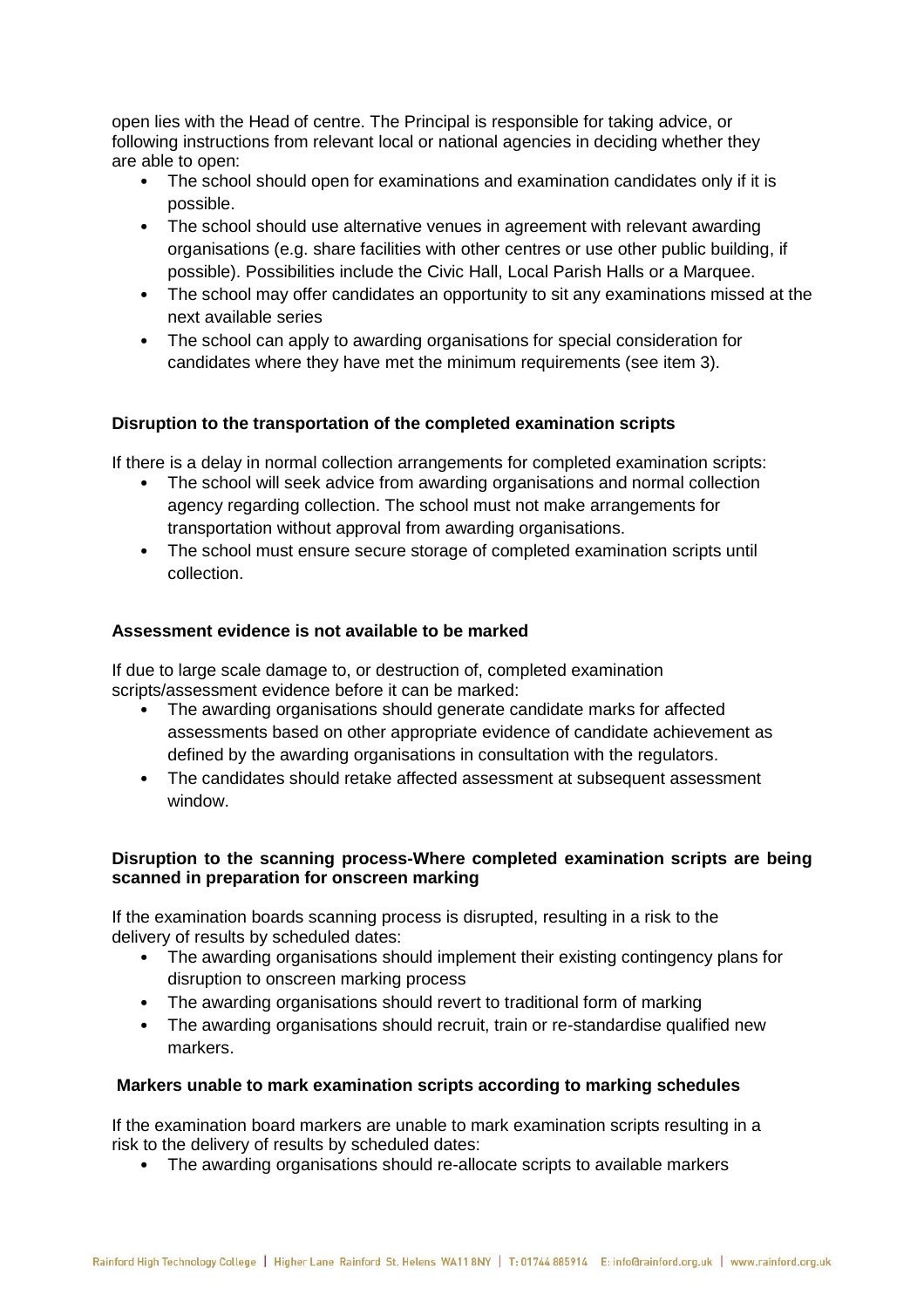• The awarding organisations to recruit train or re-standardise qualified new markers and prioritisation of marking to be based on results dates.

## **Difficulty in meeting planned schedule or unable to issue results**

Inability of awarding organisations (including the case of a single awarding organisation) to either meet planned schedule for issue of results, or to issue results as planned due to a systems failure. If the awarding organisation(s) face delay in meeting the planned schedule for issuing results:

- The awarding body should establish priorities for processing results; implement existing contingency plans for disruption to the schedule for issuing results.
- If awarding organisation(s) face difficulty in issuing results as planned due to a systems failure: in consultation with regulators, assess the level of disruption and consider alternative options for issuing results dependent upon the nature of the particular systems failure, the awarding organisations and regulators to liaise with relevant organisations (i.e. UCAS, CAO) regarding process of candidate progression to further and higher education.

### **Awarding organisations unable to issue accurate results**

Due to system error/failure or attack on systems means significant numbers of results cannot be validated as accurate or are issued and found to be inaccurate:

- The candidates, school and stakeholders will be informed of any incorrect results
- The awarding organisations will re-validation results
- The awarding organisations to re-issue results, via alternative format if necessary.

#### **Centres are unable to distribute results as normal**

If the school is unable to access or manage the distribution of results to candidates, or to facilitate a postal results services, the school should contact the awarding organisations about alternative options:

- The school will make arrangements to access its results at an alternative site.
- The school will make arrangements to coordinate access to post result services from an alternative site.
- The school will share facilities with other centres where possible.

#### **Summary of school responsibilities in the event of disruption to examinations**

- Preparing plans for any disruption to exams as part of centres' general emergency planning.
- Preparing candidates for examinations.
- Ensuring examinations and assessments are taken under the conditions prescribed by awarding organisations.
- Ensuring, where relevant, that assessment materials and candidate work are stored under secure conditions.
- Deciding whether the centre can open for examinations as scheduled and informing relevant awarding organisations if the centre is unable to open.
- Exploring the opportunities for alternative arrangements if the centre cannot open for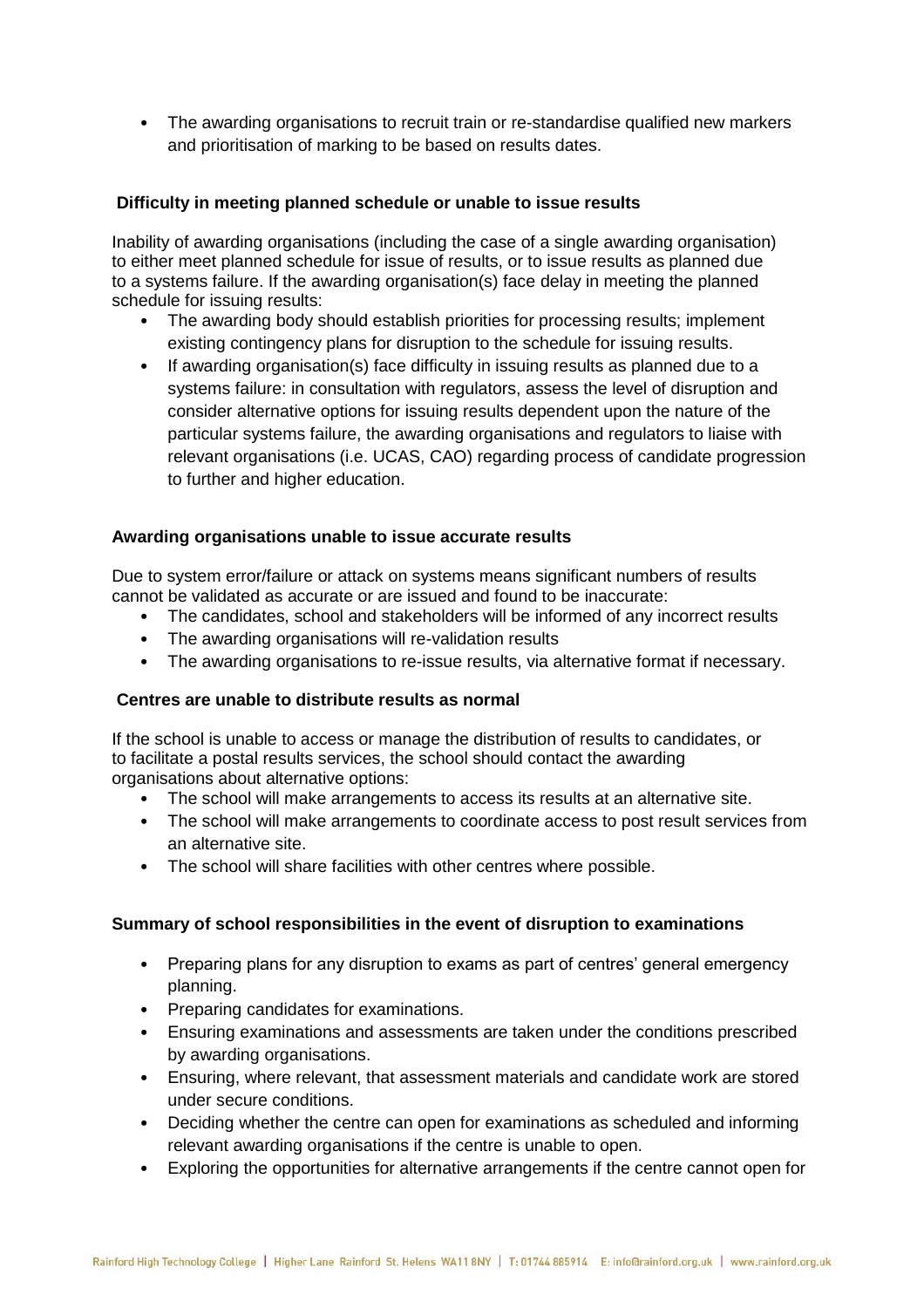examinations and agreeing such arrangements with the awarding organisations.

• Assessing and liaising with awarding organisations in the event of disruption to the transportation of papers.

#### **Covid 19 Guidance**

#### **Engagement with NHS Test and Trace**

You must make sure that you understand the NHS Test and Trace process and that you've read the guidance on how schools should respond to any [infections.](https://www.gov.uk/government/publications/actions-for-schools-during-the-coronavirus-outbreak/guidance-for-full-opening-schools#section-1-public-health-advice-to-minimise-coronavirus-covid-19-risks)

Your school or college will need to collect and keep contact information for candidates and invigilators so that you can share it with NHS Test and Trace if needed. This is particularly important for any external visitors, including any non-school staff assisting with exams, and candidates not on roll at the school or college. Every exam will have a seating plan, so you can add the names of the invigilators and cross reference them to the contact details you hold for candidates and invigilators.

#### **Arrival and departure of candidates**

- Candidates should read the safer travel [guidance](https://www.gov.uk/guidance/coronavirus-covid-19-safer-travel-guidance-for-passengers#walking-and-cycling) before planning their journey to their exam, especially where the exam is being held in a location to which the candidate does not normally travel.
- As candidates arrive before the scheduled start time of exams, you will need to keep them separate from other students arriving at the school or college.
- You should identify a location where candidates will wait before the exam that can support social distancing between group 'bubbles' as well as between on-roll and offroll candidates.
- You should also make sure that any candidates who arrive late for the exam follow social distancing measures.
- You will need to make sure that there is a plan to manage candidates leaving the exam room and site, particularly as exams may finish at different times. As part of this, you will need to take into account any candidates who need extra time in exams.
- These considerations apply wherever the exams are taking place whether in a school, college, private exam centre or another venue booked specifically for the purpose of taking exams. Where alternative locations are used to run exams, you will still need to manage the arrival and departure of candidates to make sure they maintain social distancing as they wait for exams, including from other members of the public who may be present in entry lobbies.

#### **Cleaning**

Exam rooms should be kept clean. Frequently touched surfaces (for example, door handles, individual desks) should be cleaned after every exam with the usual cleaning products, including the backs of chairs where candidates may pull chairs out to sit.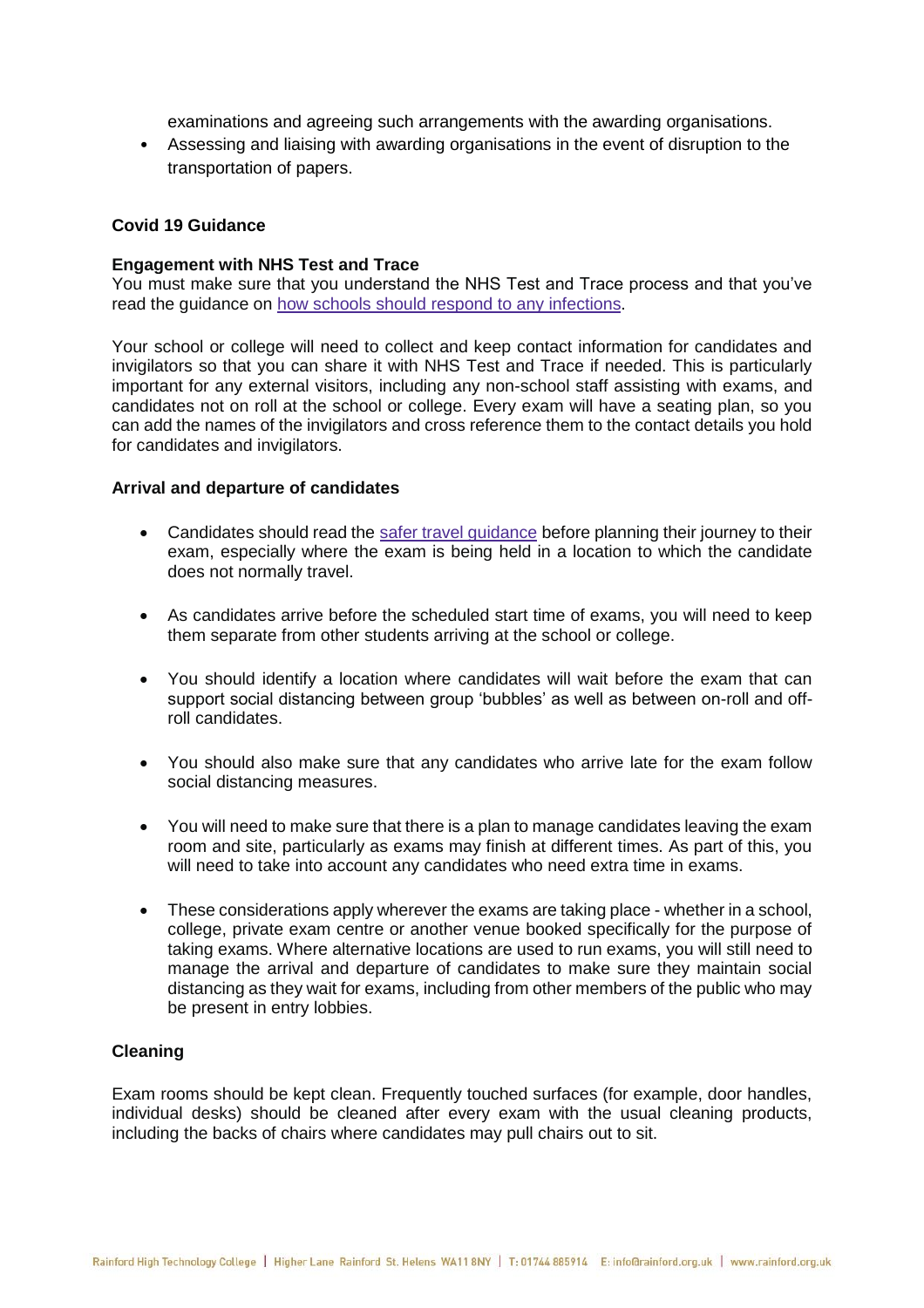Rooms do not need to be left empty between exams, provided they are cleaned properly each time.

The guidance for cleaning [non-healthcare](https://www.gov.uk/government/publications/covid-19-decontamination-in-non-healthcare-settings) settings sets out advice on general cleaning and on cleaning settings when there has been a suspected case of coronavirus (COVID-19).

#### **Set up of the exam room**

Desks should not be set up face to face. For GCSE, AS and A level exams, the minimum distance in all directions from centre to centre of candidates' chairs must be 1.25 metres, following JCQ's Instructions for Conducting [Examinations.](https://www.jcq.org.uk/exams-office/ice---instructions-for-conducting-examinations/) This distance is the minimum that must be maintained for students within a group bubble. For VTQ exams, you should follow the guidance specified by the relevant awarding organisation.

All other candidates, whether in different group bubbles, private candidates or those returning to school or college to take exams, should be seated 2 metres apart from each other. These candidates can be seated in the same room.

There is no overall limit on the number of candidates who can sit in a room, as long as desks are correctly spaced. The upper limit to the number of candidates who can take an exam in a room together depends on the desk spacing requirements.

The importance of adequate ventilation should also be considered when selecting the room for exams. Good ventilation is important and you should maximise this wherever possible, for example, opening windows and propping open doors (not fire doors) where safe to do so (bearing in mind safeguarding in particular). For more advice, read the Health and Safety Executive guidance on air [conditioning](https://www.hse.gov.uk/coronavirus/equipment-and-machinery/air-conditioning-and-ventilation.htm) and ventilation during the coronavirus (COVID-19) [outbreak.](https://www.hse.gov.uk/coronavirus/equipment-and-machinery/air-conditioning-and-ventilation.htm)

Invigilators may walk up and down aisles between desks, but there must also be points in the room where an invigilator can stand at least 2 metres from the nearest desks and see all the candidates in the room.

#### **Face coverings**

- Candidates and invigilators do not need to wear face coverings during exams, but they may wear them if they wish to.
- Candidates and invigilators should wear face coverings in communal areas if the exam centre is in an area of local intervention, or if you have chosen to use face coverings in communal areas.
- For more information, read the guidance on face coverings in [education.](https://www.gov.uk/government/publications/face-coverings-in-education/face-coverings-in-education)
- Everyone who uses public transport to travel to exams should follow the requirements for wearing face coverings.

#### **Invigilators**

• Your school or college will have protocols in place for visitors and temporary staff. Invigilators can move between different schools and colleges. They should minimise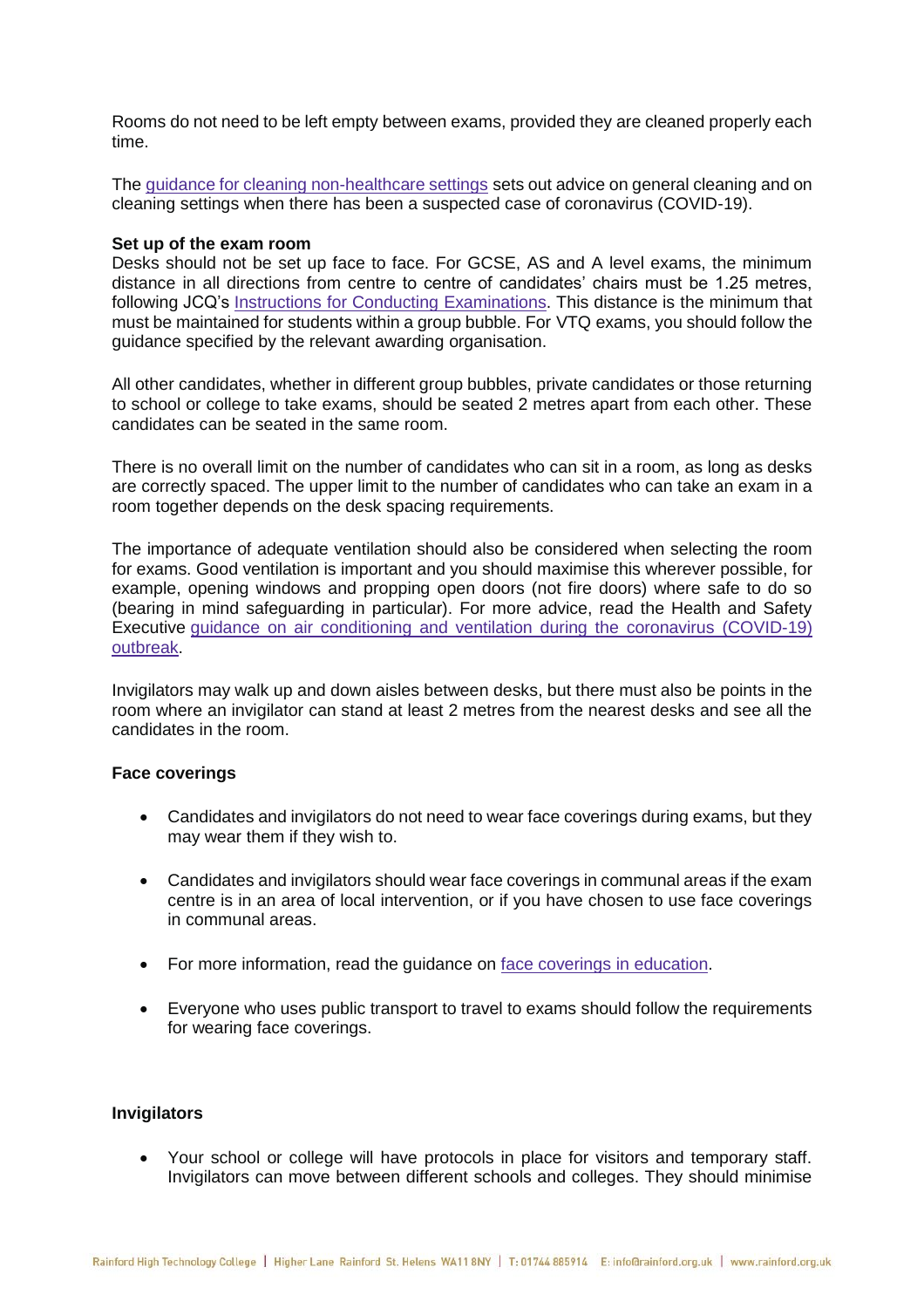contact and maintain as much distance as possible from other staff. Further guidance about supply and peripatetic staff is in the school workforce section of the [actions](https://www.gov.uk/government/publications/actions-for-schools-during-the-coronavirus-outbreak/guidance-for-full-opening-schools#school-workforce) for schools during the coronavirus [\(COVID-19\)](https://www.gov.uk/government/publications/actions-for-schools-during-the-coronavirus-outbreak/guidance-for-full-opening-schools#school-workforce) outbreak.

- Before the exams, you will need to tell invigilators what they need to do to minimise contact and maintain as much distance as possible from other staff.
- Invigilators do not need to wear gloves when collecting exam scripts from candidates but should wash their hands thoroughly and more frequently than usual and particularly after handling exam papers.

#### **Maintaining distance between staff and candidates**

- You should advise invigilators and other staff to stand alongside candidates when interacting with them, rather than face to face.
- For encounters of over 15 minutes, for example, when scribes, readers or other individuals are supporting candidates, staff should maintain a 2 metre distance where possible, for example using a separate room from other candidates. If staff cannot maintain a 2 metre distance, they should avoid close face to face contact and minimise time spent within 1 metre of others. These arrangements may not be possible when working with some candidates who have complex needs, in which case these candidates' educational support should be provided as normal during exams.
- If candidates need to leave the exam room and need to be accompanied for more than 15 minutes, staff should maintain a 2 metre distance where possible. If this is not possible, staff should take mitigating measures, such as standing alongside the candidate and considering using a face covering.

#### **Candidate health**

The guidance for households with possible or confirmed coronavirus [\(COVID-19\)](https://www.gov.uk/government/publications/covid-19-stay-at-home-guidance/stay-at-home-guidance-for-households-with-possible-coronavirus-covid-19-infection) [infections](https://www.gov.uk/government/publications/covid-19-stay-at-home-guidance/stay-at-home-guidance-for-households-with-possible-coronavirus-covid-19-infection) applies throughout.

#### **School and college action**

Schools and colleges must take swift action when they become aware that a candidate entered for the autumn series exams has tested positive for coronavirus (COVID-19). They must follow the guidance outlined in actions for schools during the coronavirus [\(COVID-19\)](https://www.gov.uk/government/publications/actions-for-schools-during-the-coronavirus-outbreak) [outbreak.](https://www.gov.uk/government/publications/actions-for-schools-during-the-coronavirus-outbreak) The guidance explains that schools and colleges can contact the dedicated advice service introduced by Public Health England (PHE) and delivered by the NHS Business Services Authority. This can be reached by calling the DfE helpline on 0800 046 8687 and selecting option 1 for advice on the action to take in response to a positive case.

#### **Candidates with symptoms**

Any candidate with symptoms of coronavirus (COVID-19) must stay at home for 10 days from the onset of symptoms and must not leave their homes. The most important symptoms of coronavirus (COVID-19) are the recent onset of either a: